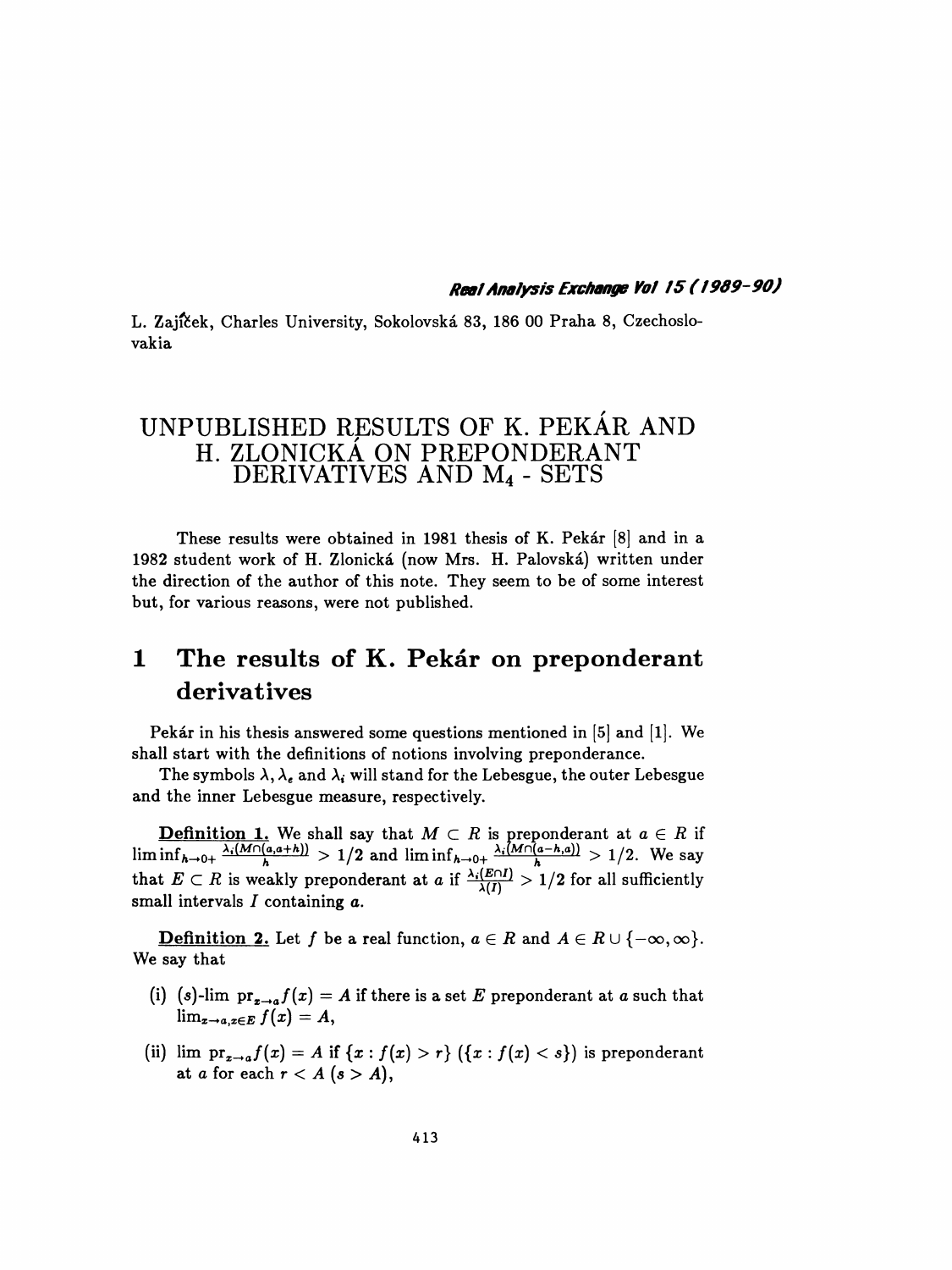(iii) (w)-lim  ${\rm pr}_{x\to a} f(x) = A$  if  ${x : f(x) > r}$  ( ${x : f(x) < s}$ ) is weakly preponderant at a for each  $r < A$  ( $s > A$ ).

 Using these three notions of preponderant limits, three kinds of the pre ponderant continuity (strong preponderant continuity, preponderant con tinuity and weak preponderant continuity) and three kinds of the prepon derant derivatives  $((s)-f_{pr},f_{pr})$  and  $(w)-f_{pr})$  are defined in the obvious way.

Note that  $(w)$ - $f_{pr}$  was considered by Denjoy [4],  $f_{pr}$  by Leonard [5] and  $(s)$ - $f'_{pr}$  by Bruckner [1].

 Pekár proved the following theorem which answers in positive a question posed in [5], p. 763.

**Theorem 1.** Let f be weakly preponderantly continuous on an interval. Then  $f$  is Darboux and in Baire class 1.

 Note that O'Malley [7] proved a theorem slightly weaker than Theorem 1, since he used a stronger notion of preponderant continuity. Pekár proved Theorem 1 by a slight modification of O'Malley's proof. The fact that a weakly preponderantly continuous function is in Baire class 1 also easily follows from a general Thomson's theorem ([10], Theorem 33.1.) on the semi-continuity with respect to local systems.

 Theorem 1 implies that the Leonard's monotonicity theorem ([5], The orem 1) remains true if the weak preponderance is considered. Note that the proof of Lemma 3 from  $[5]$  is probably incorrect, but  $[8]$  contains an alternative proof.

The following theorem is the main result of [8].

**Theorem 2.** If f has on an interval a preponderant derivative (finite or infinite), then  $f'_{pr}$  is in Baire class 1.

Sketch of the proof. Let  $a < b$ . Choose  $a < c < b$ . If  $f'_{pr}(x) < c$  then we can choose  $1 > \delta_x > 0$  and  $1/2 > \eta_x > 0$  such that for all  $h_1, h_2 \ge$ 0,  $h_1 + h_2 > 0$ ,  $h_1 < \delta_x$ ,  $h_2 < \delta_x$  we have

$$
\lambda_e(\{z\in (x-h_1,x+h_2): (f(z)-f(x))(z-x)^{-1}\geqq c\})< (1/2-\eta_x)(h_1+h_2).
$$

If we put

$$
H = \bigcap_{n=1}^{\infty} \bigcup_{f'_{pr}(x) < c} (x - n^{-1} \eta_x \delta_x, x + n^{-1} \eta_x \delta_x),
$$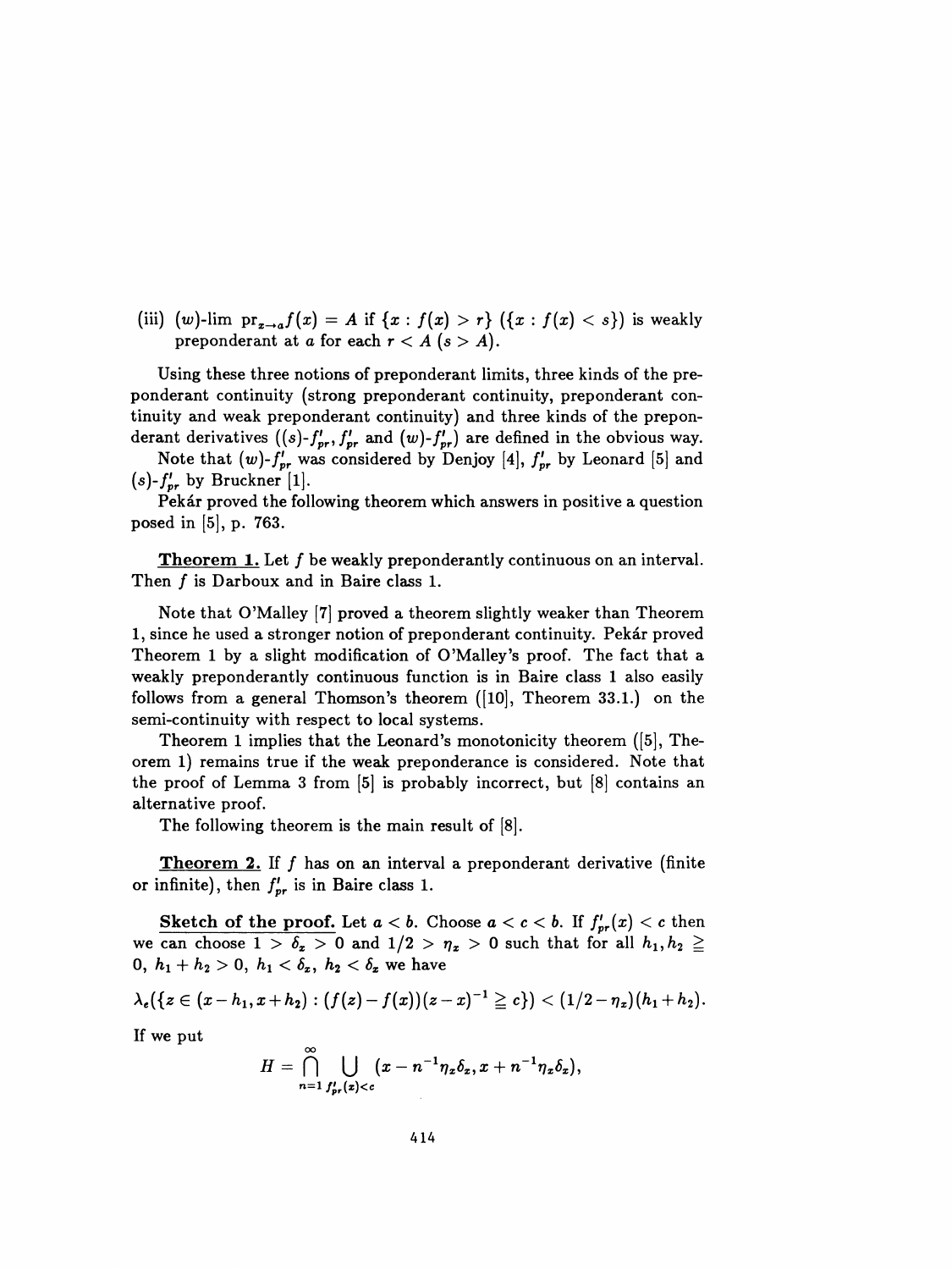we see that H is a  $G_{\delta}$ -set and  $\{x : f'_{pr}(x) \leq a\} \subset H$ . Pekár, using ideas of [9], has proved that  $H \subset \{x : f'_{pr}(x) \leq b\}$ . Consequently Theorem 2.12 of [6] implies that  $f'_{pr}$  is in Baire class 1.

Note that the fact that the strong preponderant derivative  $(s)$ - $f'_{pr}$  is in Baire class 1 is mentioned in [3], p. 113. The same result for a notion of a preponderant derivative (incomparable with  $f'_{pr}$ , stronger than  $(w)-f'_{pr}$ and weaker than  $(s)$ - $f'_{pr}$ ) is proved in [6], p. 298. It is probably not known whether the result holds for  $(w)$ - $f'_{pr}$ .

Theorem 2 implies that the assumption that  $f'_{pr}$  is in Baire class 1 is superfluous in Theorem 10 and Theorem 11 of [5]. Thus the preponderant derivative  $f'_{pr}$  of a Darboux function f in Baire class 1 has the Zahorski property  $M_2$  and also the Denjoy property.

On the other hand, Pekár constructed the following easy example.

**Example 1.** There exists a continuous function  $f$  on  $(0, 1)$  which has a bounded strong preponderant derivative (s)- $f'_{pr}$  and (s)- $f'_{pr}$  has not the Zahorski's  $M_3$ -property.

 A slightly more difficult construction answers Bruckner's problem (4) of [1], p. 10.

**Example 2.** There exists a Lipschitz monotone function  $f$  on  $(0, 1)$ which has a strong preponderant derivative  $(s)$ - $f'_{pr}$  at each point and the approximate derivative exists at no point of the Cantor ternary set C.

Construction. Let  $I_n = (a_n, b_n)$ ,  $n = 1, 2, \ldots$ , be intervals contiguous to C. Put  $c_n = (b_n - a_n)/20$  and define a function g such that

(i) if  $x \in C$  or  $x \in (a_n, a_n + 8c_n] \cup [a_n + 12c_n, b_n)$ , then  $g(x) = 0$ ,

(ii) if  $x \in [a_n + 9c_n, a_n + 11c_n]$ , then  $g(x) = (b_n - a_n)/2$ ,

(iii) g has a continuous derivative with  $|g'| \leq 20$  on each  $(a_n, b_n)$ .

It is easy to prove that  $f(x) = g(x) + 30x$  has all the desired properties.

## 2 The result of H. Zlonická on  $M_4$ -sets.

 This result which gives a relatively simple characterization of Zahorski's  $M_4$ -sets is based on a theorem of Bruckner and Thorne [2].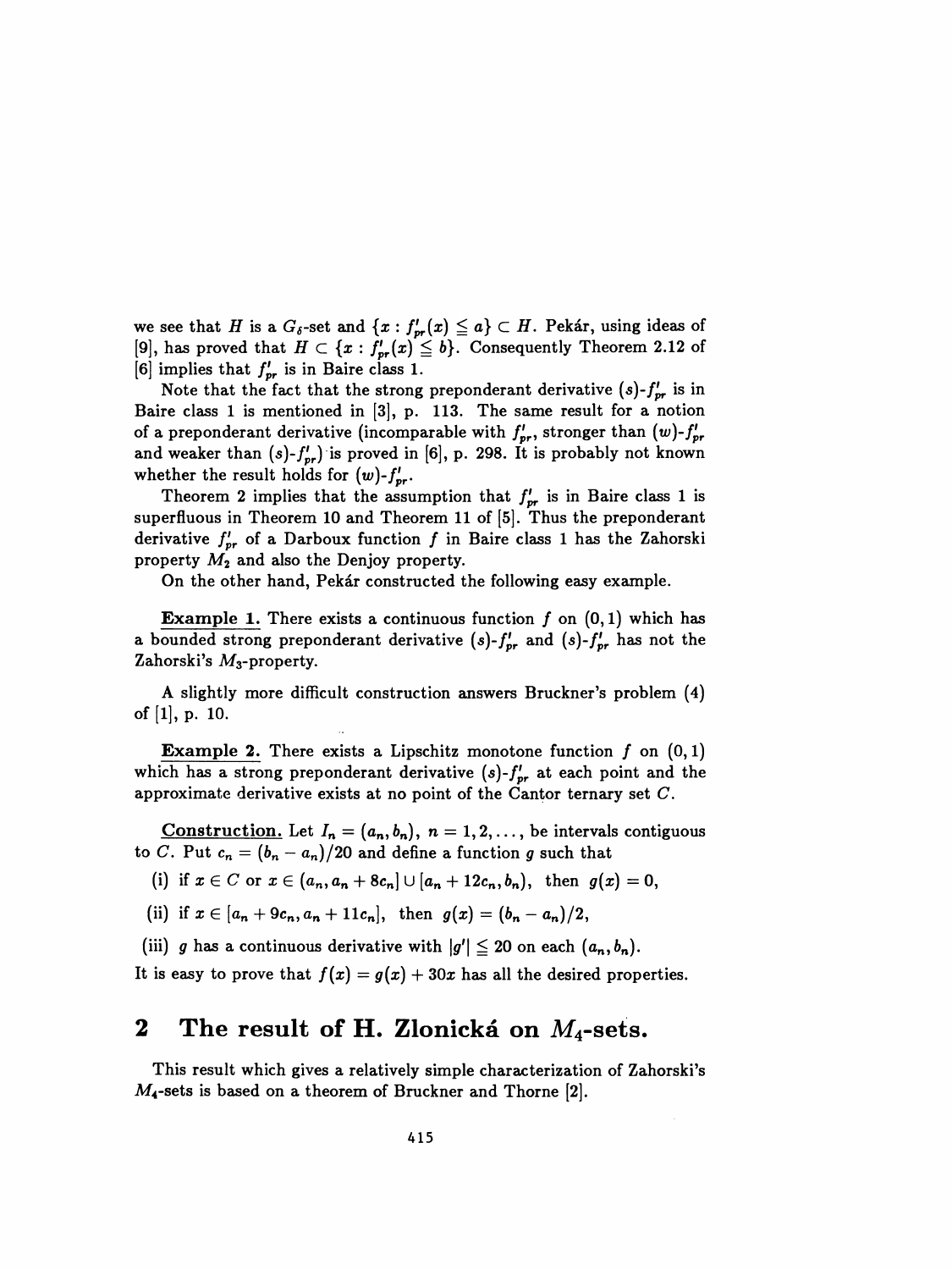The density (right density) of a set  $M \subset R$  at  $x \in R$  will be denoted by  $d(M,x)(d_+(M,x))$ . Now recall the definition of Zahorski's  $M_4$ -sets.

**Definition 3.** Let E be an  $F_{\sigma}$ -set. We say E belongs to class  $M_4$  if there exists a sequence of closed sets  $\{K_n\}$  and a sequence of positive numbers  $\{\eta_n\}$  such that  $E = \cup K_n$  and for each  $x \in K_n$  and each  $c > 0$  there exists a number  $\varepsilon(x,c) > 0$  such that if h and  $h_1$  satisfy  $hh_1 > 0$ ,  $h/h_1 < c$  and  $|h + h_1| < \varepsilon(x, c)$ , then  $\frac{\lambda(E \cap (x+h, x+h+h_1))}{|h_1|} > \eta_n$ .

The following definition is new.

**Definition 4.** We say that an  $F_q$ -set M is a D-set if there exists  $d > 0$ such that for each  $x \in M$  there exists a set  $M_x \subset M$  such that  $d(M_x,x) = d$ . The result obtained by H. Zlonická is the following.

**Theorem 3.** A set  $X \subset R$  is an  $M_4$ -set iff it is a countable union of  $D$ -sets.

Sketch of the proof. By Theorem 1 of [2], for a measurable set  $A \subset R$ and  $0 \le r \le 1$ , the following conditions are equivalent:

- (1) there exists a set  $C \supseteq A$  such that  $d_+(C,0) = r$ ,
- (2)  $\limsup_{b\to 0+} \frac{\lambda(A \cap (b(k-1)/k,b))}{b/k} \leq r$  for every natural k.

Using this result, it is easy to see that for an  $x \in R$  the following conditions are equivalent:

- (3) there exists a set  $D \supset A$  such that  $d(D, x) = r$ ,
- (4) for each  $c > 0$  there exists  $\varepsilon > 0$  such that if h and  $h_1$  satisfy  $hh_1 >$ 0,  $h/h_1 < c$  and  $|h + h_1| < c$ , then  $\frac{|h_1|}{|h_1|} \geq l$ .

Using this fact for the complement of a measurable set  $B \subset R$ , we obtain that for each  $0 \leq s \leq 1$  and  $x \in R$  the following conditions are equivalent:

- (5) there exists a set  $E \subset B$  such that  $d(E, x) = s$ ,
- (6) for each  $c > 0$  there exists  $\varepsilon > 0$  such that if h and  $h_1$  satisfy  $hh_1 >$ 0,  $h/h_1 < c$  and  $|h + h_1| < \varepsilon$ , then  $\frac{\lambda(B \cap (x+h,z+h+h_1))}{|h_1|} \geq s$ .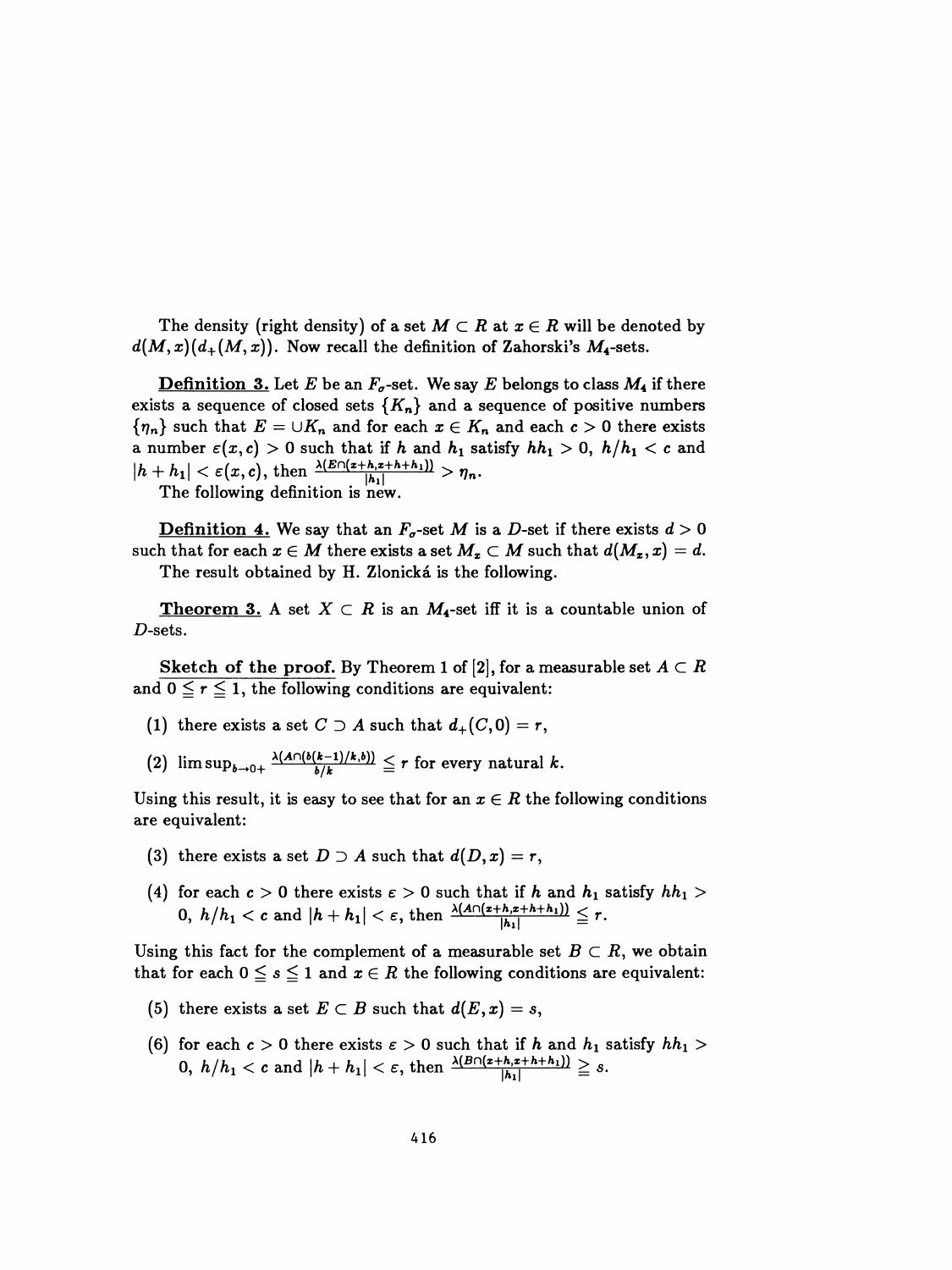Therefore it is clear that each  $D_{\sigma}$ -set is an  $M_{4}$ -set. Now, if E is an  $M_4$ -set and  $K_n$  are the sets from Definition 3, we can find an  $F_{\sigma}$ -set  $T \subset E$ such that  $\lambda (E - T) = 0$  and T has the density 1 at each of its points, and put  $D_n = K_n \cup T$ . Then  $E = \bigcup_{n=1}^{\infty} D_n$  and, since (5) is equivalent to (6), all  $D_n$  are D-sets.

## References

- [1] A.M. Bruckner, Some observations about Denjoy's preponderant derivative, Bull. Math. Soc. Sei. Math. R. S. Roumanie 21 (69) (1977), 1-10.
- [2] A.M. Bruckner and Ch.L. Thome, Density covers, Ann. Scuola Norm. Sup. Pisa 27 1973, 97-104.
- [3] A.M. Bruckner, R.J. O'Malley and B.S. Thomson, Path derivatives: A unified view of certain generalized derivatives, Trans. Amer. Math. Soc. 283 (1984), 97-126.
- [4] A. Denjoy, Mémoire sur la totalisation des nombres dérivées non sommables, Ann. École Norm. Sup. 33 (1916), 127-236; 34 (1917), 181-238.
- [5] J.L. Leonard, Some conditions implying the monotonicity of a real function, Rev. Roumaine Math. Pures Appl. 17 (1972), 757-780.
- [6] J. Lukeš, J. Malý and L. Zajíček, Fine topology methods in real analy sis and potential theory, Lecture Notes in Mathematics 1189, Springer 1986.
- [7] R.J. O'Malley, Note about preponderantly continuous functions, Rev. Roumaine Math. Pures Appl. 21 (1976), 335-336.
- [8] K. Pekár, Preponderant continuity and preponderant derivatives, The sis, Charles University, Prague, 1981.
- [9] D. Preiss, Approximate derivatives and Baire classes, Czechoslovak Math. J. 21 (96) (1971), 373-382.